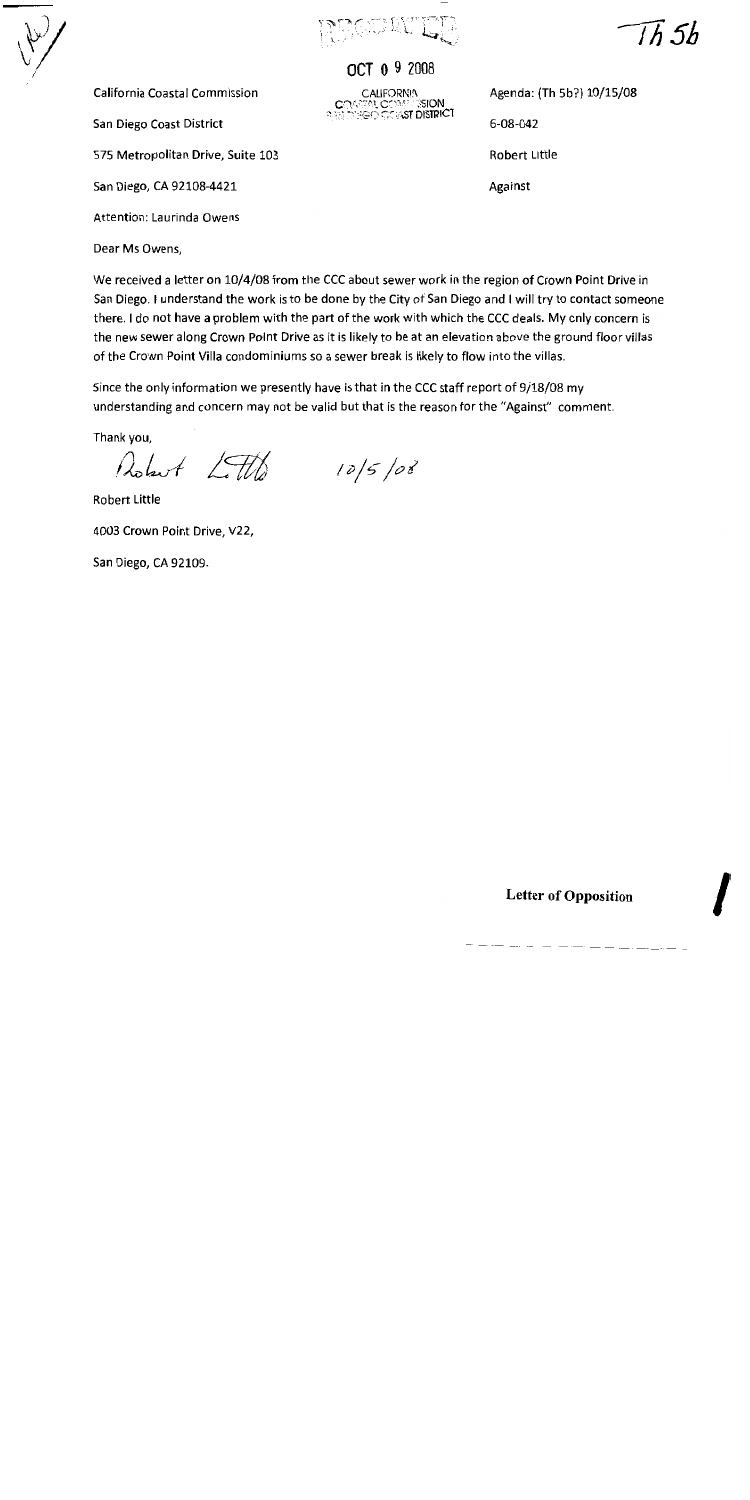$\label{eq:2.1} \frac{1}{\sqrt{2}}\left(\frac{1}{\sqrt{2}}\right)^2\left(\frac{1}{\sqrt{2}}\right)^2\left(\frac{1}{\sqrt{2}}\right)^2\left(\frac{1}{\sqrt{2}}\right)^2\left(\frac{1}{\sqrt{2}}\right)^2\left(\frac{1}{\sqrt{2}}\right)^2\left(\frac{1}{\sqrt{2}}\right)^2\left(\frac{1}{\sqrt{2}}\right)^2\left(\frac{1}{\sqrt{2}}\right)^2\left(\frac{1}{\sqrt{2}}\right)^2\left(\frac{1}{\sqrt{2}}\right)^2\left(\frac{1}{\sqrt{2}}\right)^2\left(\frac{1}{\sqrt$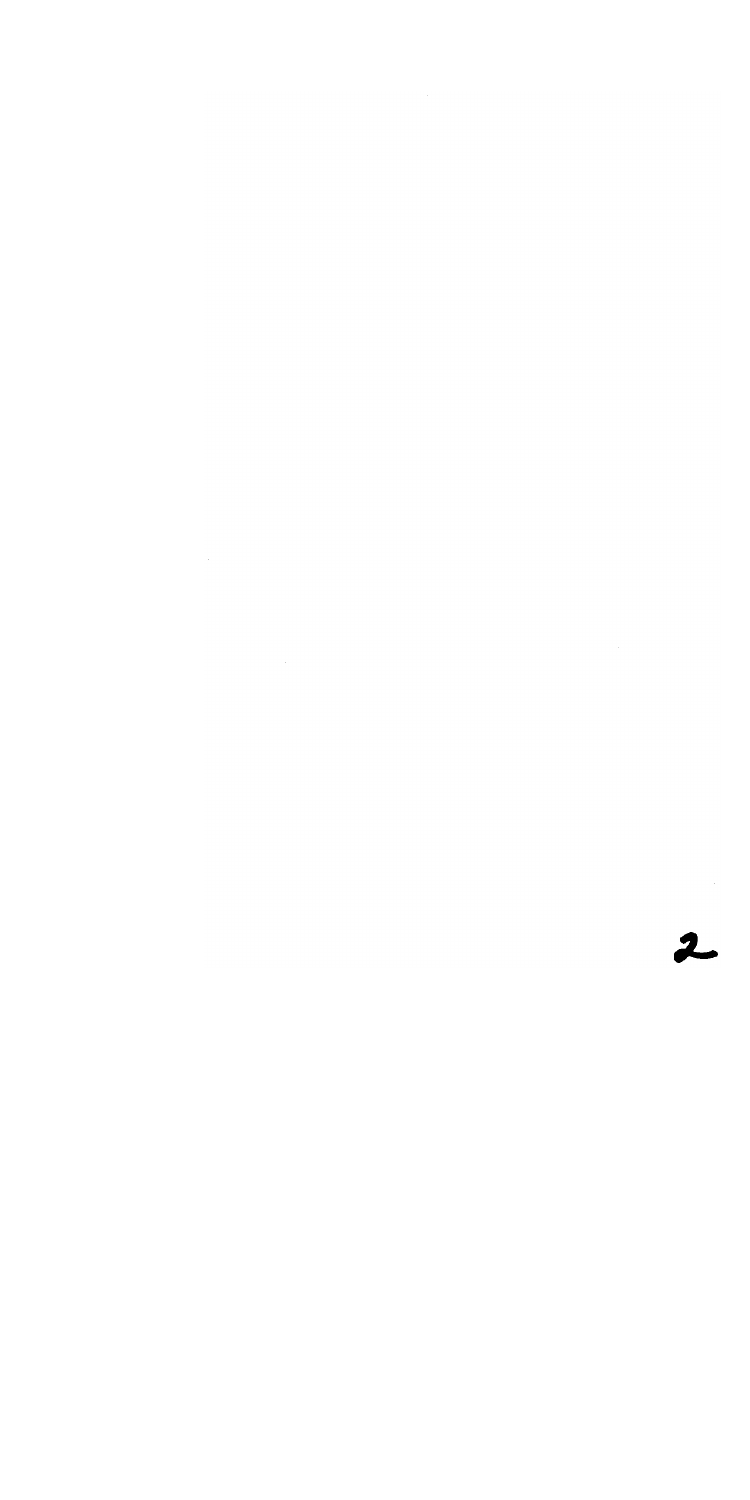### CALIFORNIA COASTAL COMMISSION

SAN DIEGO AREA 7575 METROPOLITAN DRIVE, SUITE 103 SAN DIEGO, CA 92108-4421 (619) 767-2370

 $\overline{a}$ 



**Th 5b**  $\sum_{\text{49th Day:}}$   $\sum_{\text{180th Day:}}$   $\sum_{\text{3/8/09}}$   $\sum_{\text{Staff:}}$  Laurinda Filed: 9/9/08 Staff: Laurinda Owens-SD Staff Report: 9/18/08 Hearing Date: 10/15-17/08

# **STAFF REPORT: CONSENT CALENDAR**

**Application No**.: 6-08-42

| Applicant:          | City of San Diego                                                                                                                                                                                                                                                            | <b>Agent:</b> Mahmoud Origat                                                                                                 |
|---------------------|------------------------------------------------------------------------------------------------------------------------------------------------------------------------------------------------------------------------------------------------------------------------------|------------------------------------------------------------------------------------------------------------------------------|
| <b>Description:</b> | Installation of 2,275 feet of 18-inch trunk sewer and 445 feet of 12-<br>inch and 8-inch sewer mains; rehabilitation of 1,532 feet of 12-inch<br>and 15-inch sewer mains; and, the abandonment of 1,336 feet of<br>existing 6-inch, 8-inch, 12-inch and 15-inch trunk sewer. |                                                                                                                              |
| Site:               |                                                                                                                                                                                                                                                                              | Crown Point Drive and Pacific Beach Drive, Mission Bay Park, San<br>Diego, San Diego County. APNs 424-510-06-2, 760-035-0500 |

**Substantive File Documents**: Certified City of San Diego LCP - Mission Bay Park Master Plan; CDP #6-06-8

### **I. STAFF RECOMMENDATION**:

The staff recommends the Commission adopt the following resolution:

**MOTION:** *I move that the Commission approve the coastal development permit applications included on the consent calendar in accordance with the staff recommendations.* 

#### **STAFF RECOMMENDATION TO ADOPT CONSENT CALENDAR:**

Staff recommends a **YES** vote. Passage of this motion will result in approval of all the permits included on the consent calendar. The motion passes only by affirmative vote of a majority of the Commissioners present.

### **II. Standard Conditions**.

See attached page.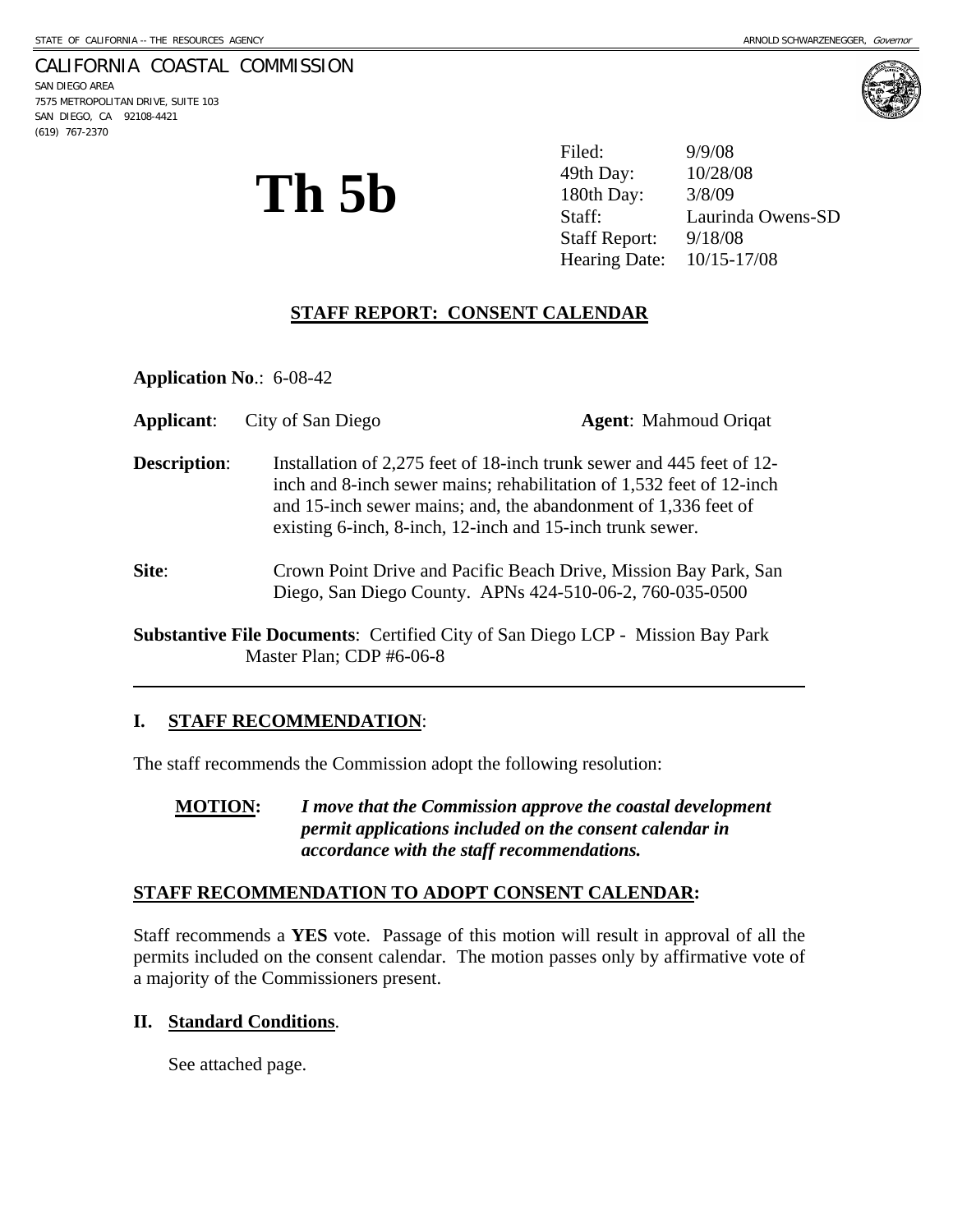## **III. Special Conditions**.

The permit is subject to the following conditions:

 1. Timing of Work. Unless specifically authorized in writing by the California Department of Fish and Game or the U.S. Fish and Wildlife Service, abandonment of the sewer line/filling of the manhole within Mission Bay Park shall not occur during the breeding season (April  $1<sup>st</sup>$  through September  $15<sup>th</sup>$ ) of any sensitive avian species nesting within 500 feet of the project site.

 2. Storage and Staging Areas/Access Corridors. **PRIOR TO THE ISSUANCE OF THE COASTAL DEVELOPMENT PERMIT**, the applicant shall submit to the Executive Director for review and written approval, final plans indicating the location of access corridors to the construction site and staging areas. The final plans shall indicate that:

 a) No overnight storage of equipment or materials shall occur on sandy beach or public parking spaces/areas.

 b) Access corridors shall be located in a manner that has the least impact on public access to and along the shoreline via Crown Point Shores Drive and Pacific Beach Drive and the large public parking lot at Crown Point Shores south of the project site.

 c) No work shall occur on the beach between Memorial Day weekend and Labor Day of any year.

 d) One lane of traffic in each direction shall remain open between Memorial Day weekend and Labor Day of any year.

 e) The applicant shall submit evidence that the approved plans/notes have been incorporated into construction bid documents. The staging site shall be removed and/or restored immediately following completion of the development.

The permittee shall undertake the development in accordance with the approved plans. Any proposed changes to the approved plans shall be reported to the Executive Director. No changes to the plans shall occur without a Coastal Commission approved amendment to this coastal development permit unless the Executive Director determines that no amendment is legally required.

The permittee shall undertake development in accordance with the approved turbidity control plan. Any proposed changes to the approved plans shall be reported to the Executive Director. No changes to the approved plans shall occur without an amendment to this coastal development permit unless the Executive Director determines that no amendment is legally required.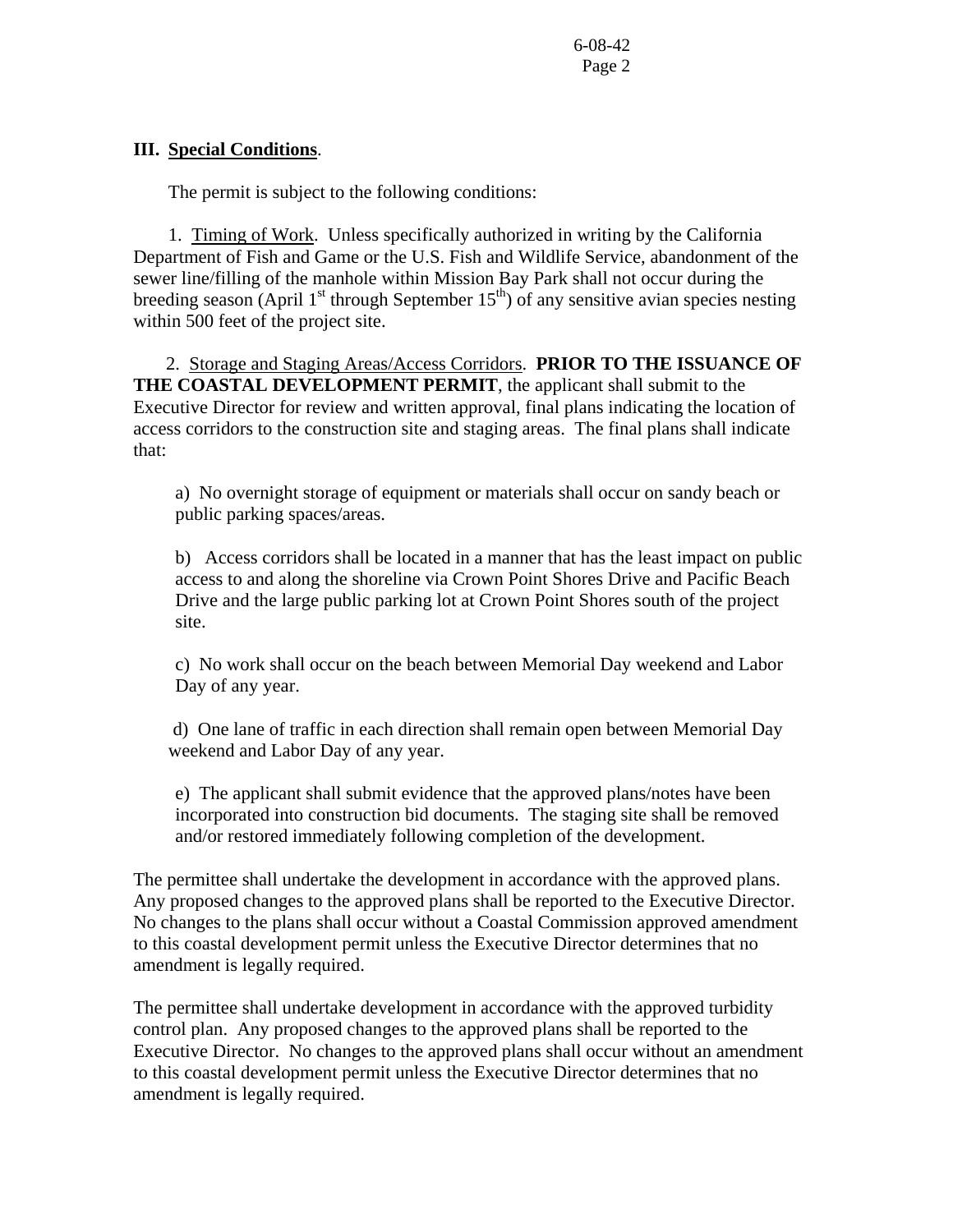#### **IV. Findings and Declarations.**

The Commission finds and declares as follows:

**A. Detailed Project Description/History**. The City proposes to install 2,275 feet of 18-inch trunk sewer using a new alignment and 445 feet of 12-inch and 8-inch sewer mains (total of 2,720 feet) to include trenchless and open trench operations. This portion of the project involves replacing the existing mains with new mains at new alignments to accommodate existing developed areas. Also proposed is the rehabilitation of 1,532 feet of 12-inch and 15-inch sewer mains. This portion of the project involves inserting a new pipe inside the existing one without any ground disturbance. As a result, the City proposes to abandon 1,336 feet of existing 6-inch, 8-inch, 12-inch and 15-inch trunk sewer. This portion of the project involves filling the existing system mains and manholes with sand or slurry material in order to take the facilities out of service. A portion of the abandonment of a 12-inch sewer line is located on private property and sensitive habitat (Kendall Frost Marsh Reserve). The proposed project is part of the City's Sewer Main Replacement Program as mandated by the Environmental Protection Agency (EPA). The existing mains were installed between 1951 to 1987 and the replacement of these deteriorated trunk sewer and sewer mains will provide the community with a safe and reliable waste collection system. Impacted streets will be resurfaced and new curb ramps (curbs designed to provide access for handicapped individuals at locations where they cross the road) will be installed. The proposed project is located in the vicinity of Crown Point Drive and Pacific Beach Drive in the Mission Bay Park area in the City of San Diego.

The proposed work will all take place within the existing improved street rights-of-way, with the exception of the sewer abandonment. Portions of the existing sewer line run through the Mission Bay Park wetlands adjacent to the Kendall Frost Mission Bay Marsh Reserve. To "disconnect" the abandoned section of trunk sewer, a crew must make adjustments within the existing manhole, and fill it with concrete. The work will occur in the marsh preserve but not in the area where there is sensitive vegetation. Work crews will use small equipment to remove the cover and top ring of the existing manhole and to pump the material inside the pipe and manhole. The equipment entry within the marsh will be limited to manholes that will be accessed from upper areas of the Reserve as well as the parking lot of the Crown Point Condominiums. The existing alignment and the manhole are located within the dry and bare area of the Reserve located at least 15' to 20' from the vegetated areas. Construction activities are not anticipated to result in any impacts, permanent or temporary, to the surrounding vegetation, since a means exists to access the manhole without having to physically cross the vegetation. Thus, neither vehicles and equipment, nor the workers, will be in the actual wetlands. As such, no impacts of any kind to existing wetlands and/or sensitive resources are anticipated.

As proposed, the total project includes work within both the Pacific Beach and Mission Bay Park communities. The subject permit covers only those portions (ref. Exhibit No. 2) of the total project within Mission Bay Park, which is an area of deferred certification, where only a land use plan has been certified to date. Within this area, Chapter 3 of the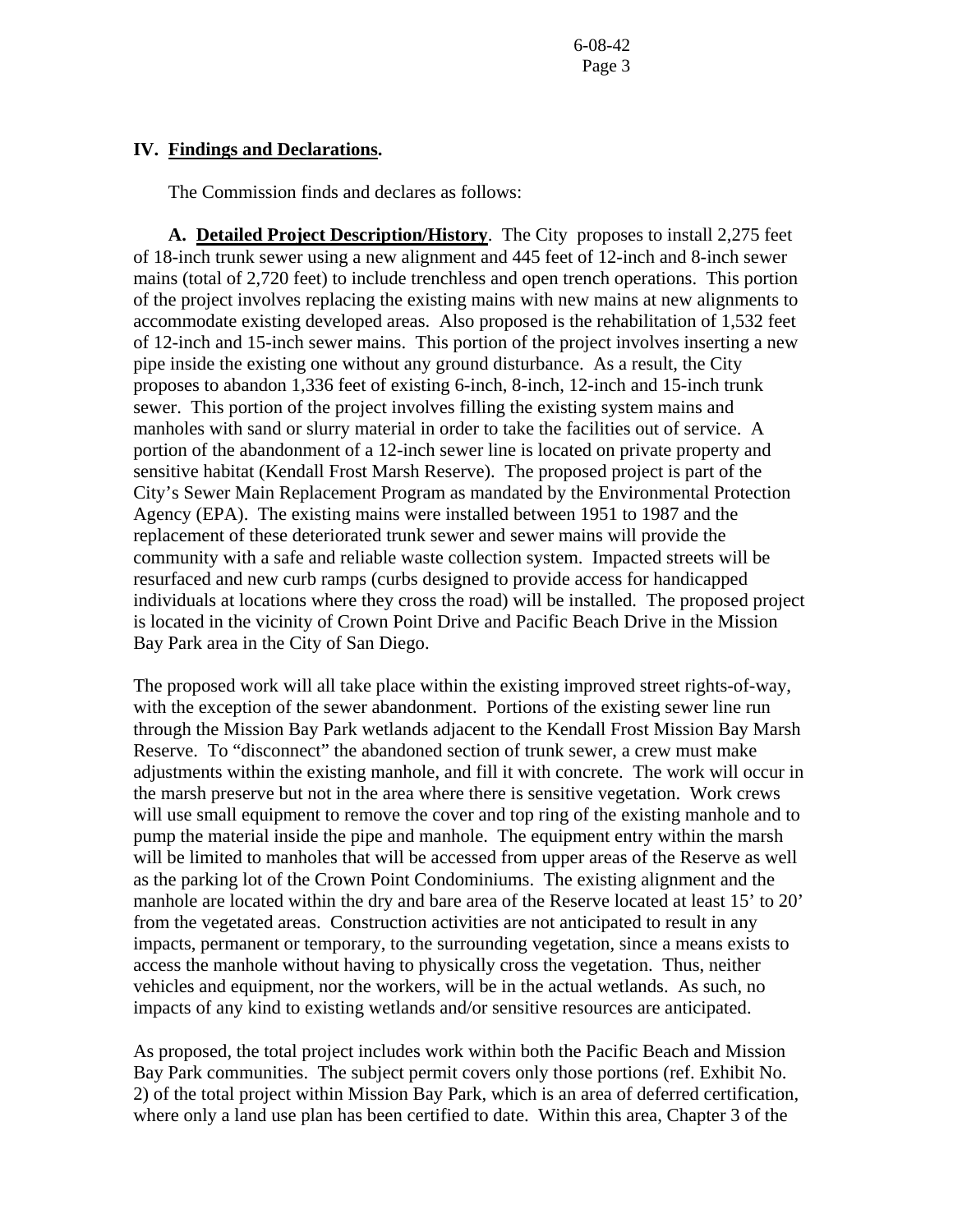Coastal Act is the legal standard of review. Those areas within Pacific Beach, a fullycertified area of the City's LCP, will be addressed by the City's permitting regulations. Any coastal development permit issued by the City for project components within the first public road would be appealable to the Commission. To date, so such permit has been approved by the City.

In summary, the project would not significantly modify existing conditions in this area of Mission Bay Park. Abandonment of the 1,336-foot portion of trunk sewer will, however, lessen the potential for sewage spills in this sensitive area. The project should not result in any impacts to sensitive species. The project represents a form of non-exempt repair and maintenance of existing facilities, and the absence of a traditional buffer between the project and adjacent wetlands would not represent an adverse impact to the preserve. A qualified biologist will be on-site during construction activities in the coastal marsh area to monitor and verify that the work will not result in any impacts to the sensitive areas. A geology report has also been completed that addresses the proposed micro-tunneling and has concluded that no impacts to coastal resources are anticipated from project implementation.

Mission Bay, including the preserve, provides habitat for at least five State or Federallisted threatened or endangered birds that include the California least tern, the lightfooted clapper rail, Belding's savannah sparrow, the brown pelican and the western snowy plover. As such, potential adverse impacts on sensitive bird species as a result of activity in or near the preserve area could be significant. Therefore Special Condition #1 requires that the proposed work (related to the abandonment of sewer main portion of project) shall not occur during the breeding season of any sensitive avian species nesting within 500 feet of the project site unless specifically authorized in writing by the California Department of Fish and Game or the U.S. Fish and Wildlife Service. Therefore, as conditioned, the proposed project can be found consistent with the resource protection and public access and recreation policies of the Coastal Act.

 **B. Biological Resources**. Coastal Act policies 30240 and 30251 restrict the alteration of natural landforms and protect sensitive habitats. Section 30231 of the Coastal Act requires that coastal waters are protected and runoff minimized. Section 30233 limits development in open coastal waters, wetlands, estuaries, and lakes to specific permitted uses where there is no feasible less environmentally damaging alternative, and where feasible mitigation measures have been provided to minimize adverse environmental effects.

 The project will not have an adverse impact on any sensitive habitat, and will not result in erosion or adverse impacts to water quality. Thus, the project is consistent with the resource protection policies of Chapter 3 of the Coastal Act.

 **C. Community Character /Visual Quality.** The development is located within an existing developed area and, as conditioned, will be compatible with the character and scale of the surrounding area and will not impact public views. Therefore, the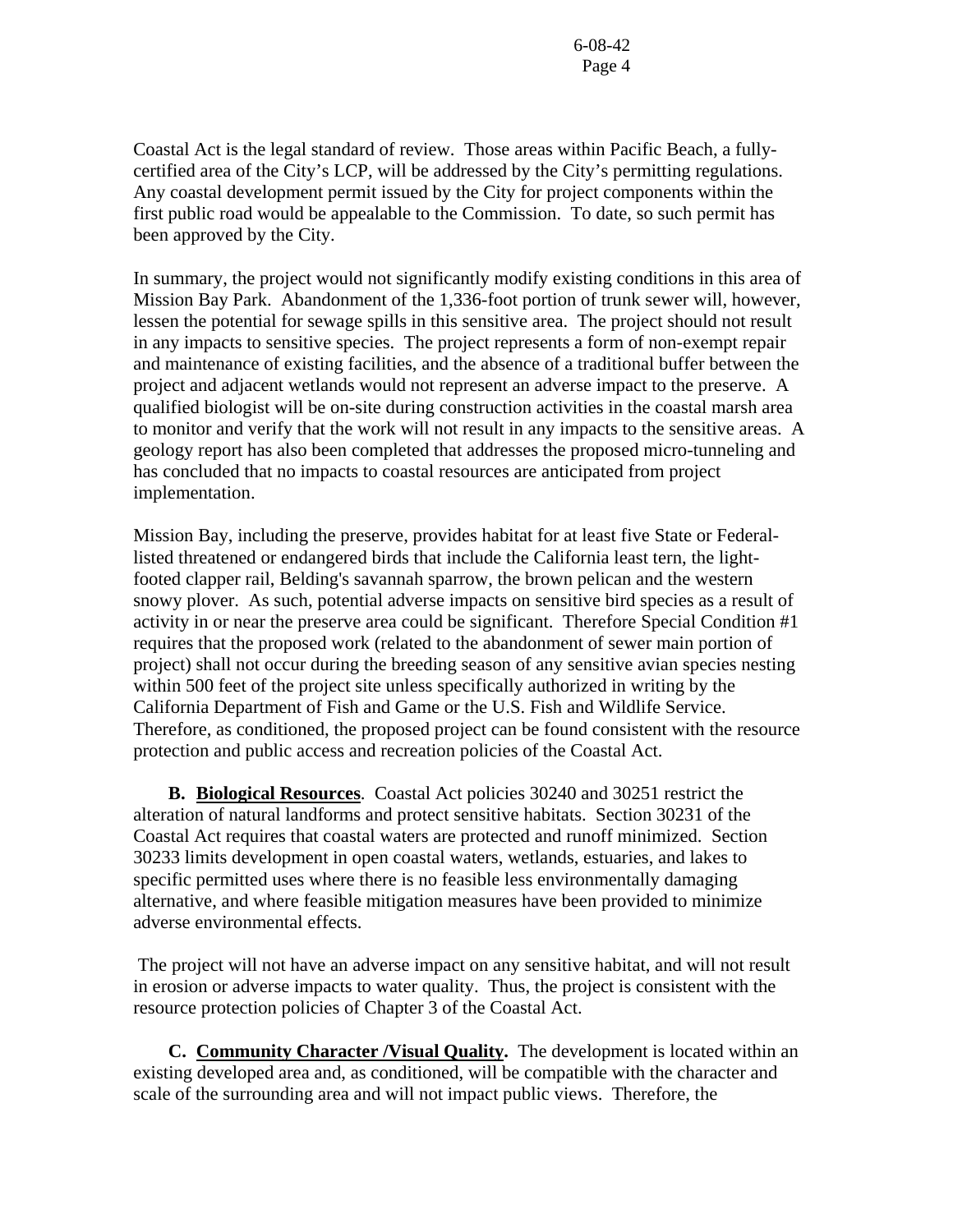Commission finds that the development, as conditioned, conforms to Section 30251 of the Coastal Act.

**D. Public Access/Parking**. As conditioned, the proposed development will not have an adverse impact on public access to the coast or to nearby recreational facilities. As conditioned, the proposed development conforms to Sections 30210 through 30214, Sections 30220 through 30224, Section 30252 and Section 30604(c) of the Coastal Act.

**E. Growth Inducement**. As proposed, this development will not be growthinducing. The proposed sewer facility upgrade is located within a developed public park which is surrounded by built-out urban communities. The proposed facilities are intended to upgrade existing deteriorated trunk sewer and sewer mains and provide for a safe and reliable wastewater collection system. System capacity is not being increased, consistent with Section 30250 of the Coastal Act.

**F. Local Coastal Program.** The LUP for the Mission Bay Park LUP segment of the City of San Diego LCP was certified on May 11, 1995, but no implementation plan has been developed as yet, and Chapter 3 of the Coastal Act remains the legal standard of review. As conditioned, the proposed development is consistent with Chapter 3 of the Coastal Act and with the certified Land Use Plan for the area. Approval of the project, as conditioned, will not prejudice the ability of the local government to prepare a Local Coastal Program that is in conformity with the provisions of Chapter 3.

 **G. California Environmental Quality Act**. There are no feasible alternatives or feasible mitigation measures available which would substantially lessen any significant adverse effect which the activity may have on the environment. Therefore, the Commission finds that the proposed project is the least environmentally damaging feasible alternative and is consistent with the requirements of the Coastal Act to conform to CEQA.

# **STANDARD CONDITIONS:**

- 1. Notice of Receipt and Acknowledgment. The permit is not valid and development shall not commence until a copy of the permit, signed by the permittee or authorized agent, acknowledging receipt of the permit and acceptance of the terms and conditions, is returned to the Commission office.
- 2. Expiration. If development has not commenced, the permit will expire two years from the date on which the Commission voted on the application. Development shall be pursued in a diligent manner and completed in a reasonable period of time. Application for extension of the permit must be made prior to the expiration date.
- 3. Interpretation. Any questions of intent or interpretation of any condition will be resolved by the Executive Director or the Commission.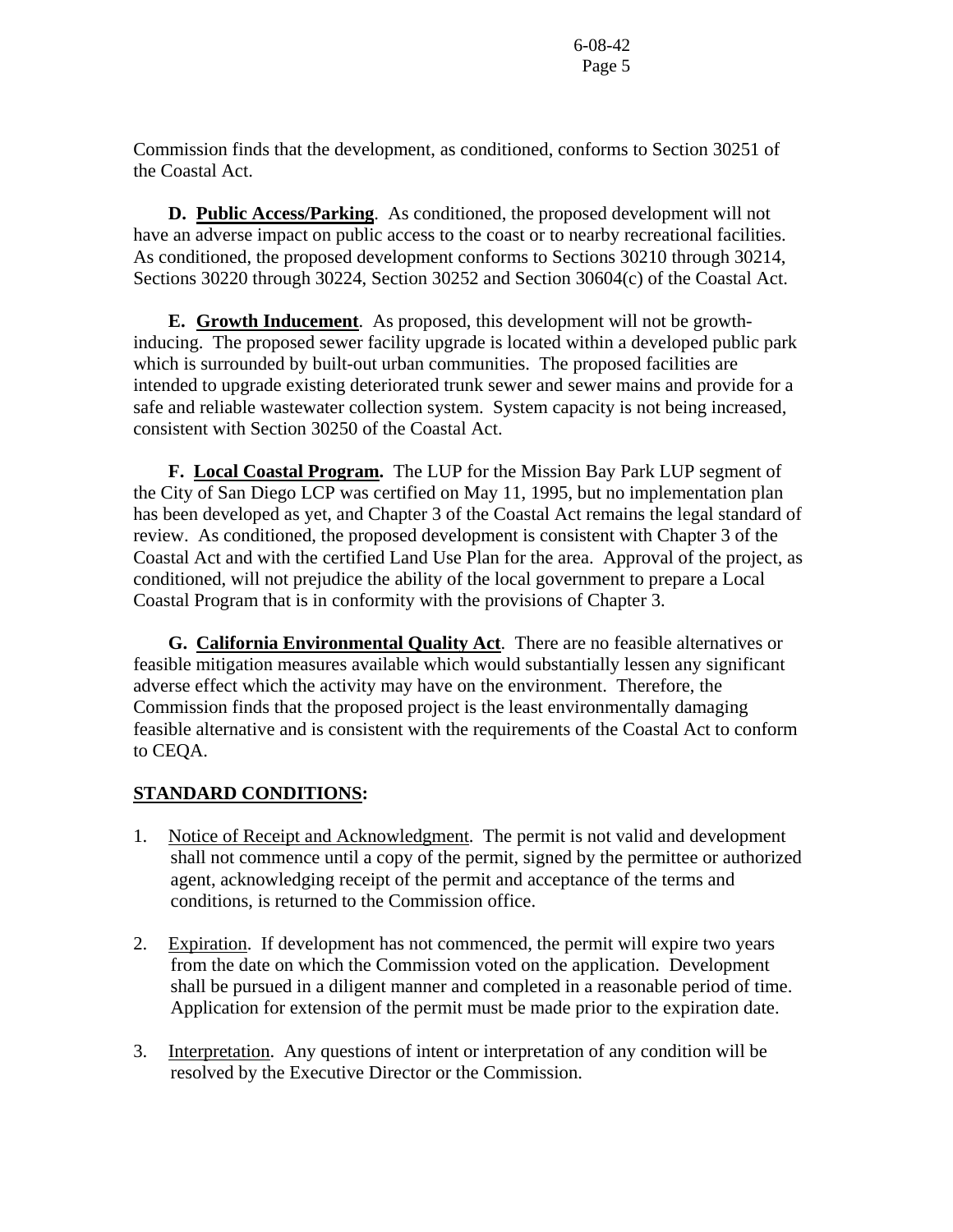- 4. Assignment. The permit may be assigned to any qualified person, provided assignee files with the Commission an affidavit accepting all terms and conditions of the permit.
- 5. Terms and Conditions Run with the Land. These terms and conditions shall be perpetual, and it is the intention of the Commission and the permittee to bind all future owners and possessors of the subject property to the terms and conditions.

(G:\San Diego\Reports\2008\6-08-042 City of San Diego Crwn Pt Trnk Sewer stfrpt.doc)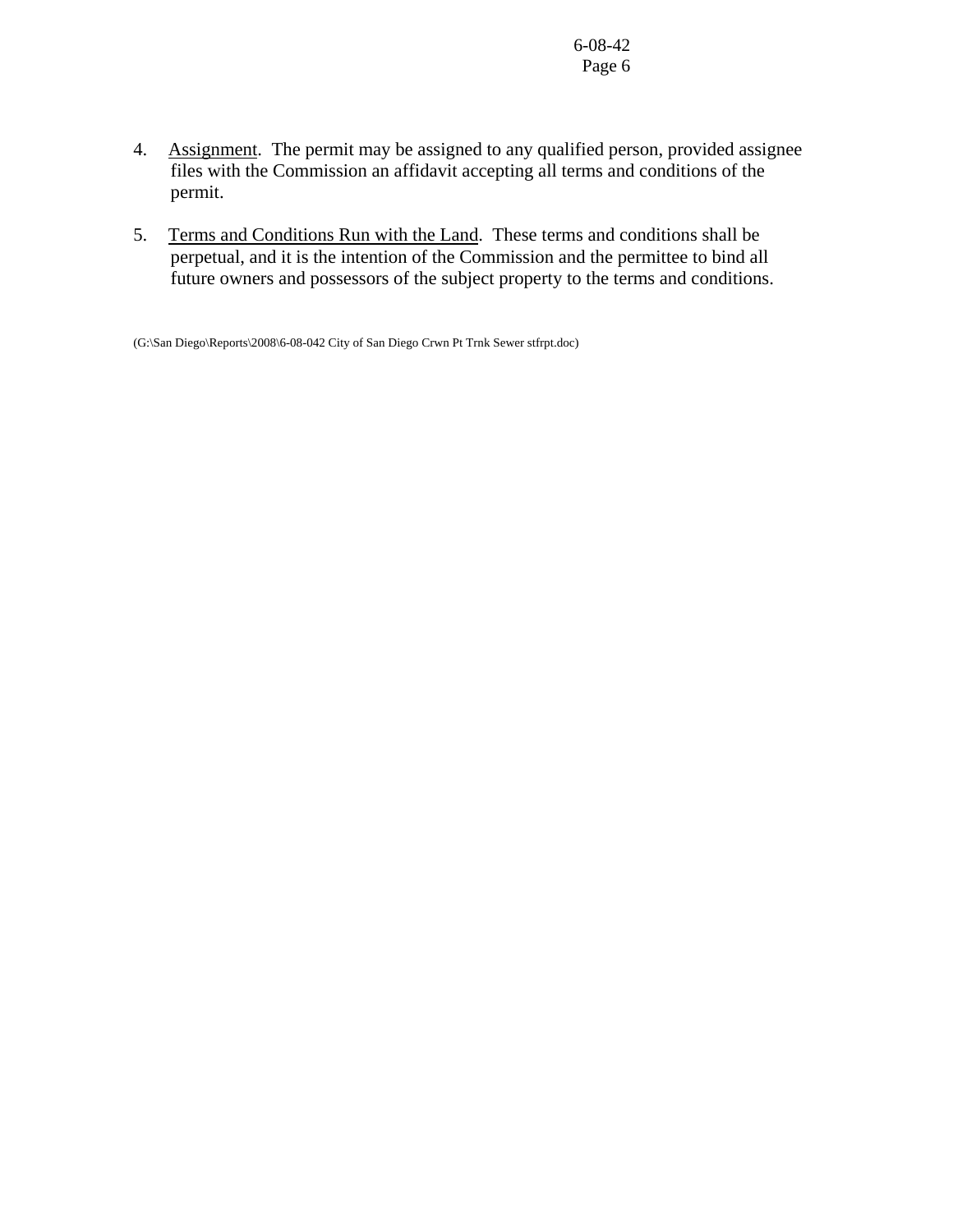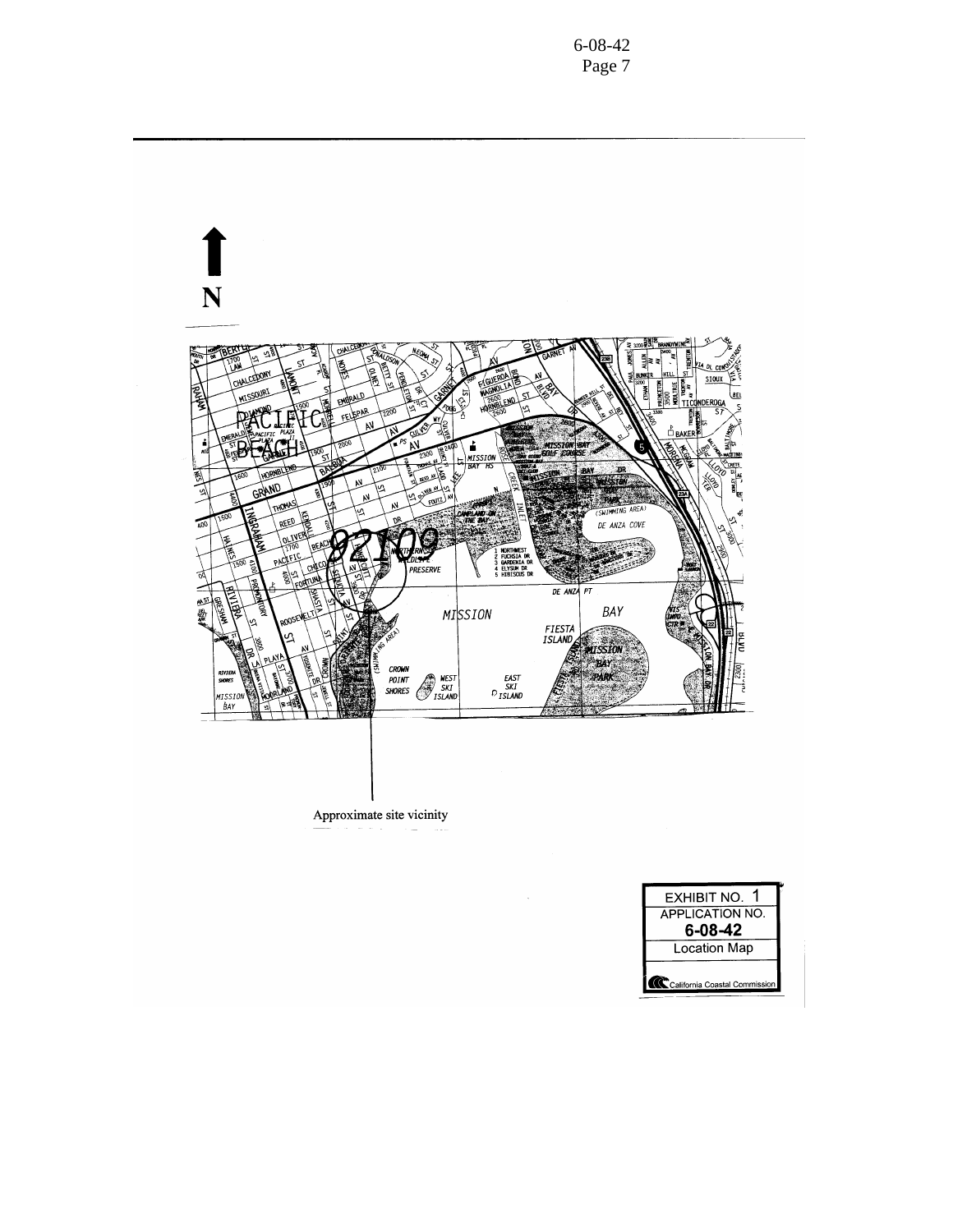

6-08-42 Page 8